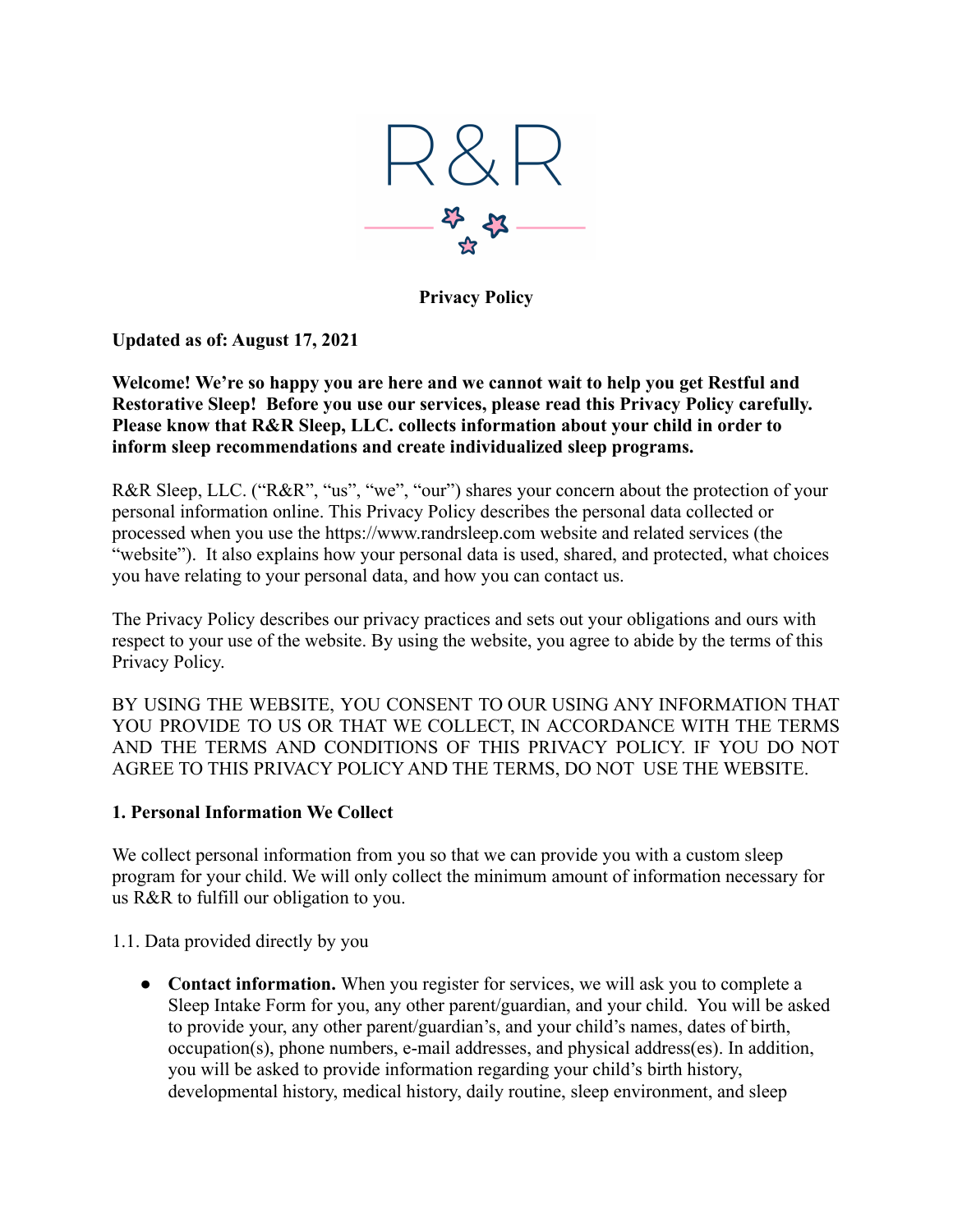challenges. We use this information to: (i) create and personalize your custom sleep program and/or address your child's sleep needs; (ii) communicate with you directly about the sleep program as well as about any questions, issues or concerns you may have, and (iii) provide appropriate, comprehensive, and individualized sleep consultation services.

- **Payment information.** When you purchase a sleep package, you are required to provide payment information, such as your credit card, name, and address so that your payment for your selected service can be processed.
- **Transaction information.** When you purchase a sleep package, R&R will collect information, including the sleep package purchased and the date and time of your transaction. We will use this transaction information to fulfill your order, personalize your experience, perform analytics/identify usage trends, and inform our advertising and marketing.

1.2 Personal information generated and/or automatically collected during your use of the website.

- **IP address**. We may use your IP address to help diagnose problems with our server and to administer the website by identifying which areas of the website are most often used, and to display content according to your preferences. Your IP address is the number assigned to computers connected to the internet. This cannot personally identify you and is helpful to use for the purposes of marketing and improving our website. This type of data collection does not follow a user's activities on any other websites in any way and may also be shared with business partners and advertisers on an aggregate basis.
- Cookies. We also may use the information we collect about your use of online services from your browsing behavior to provide you with information that might be relevant to you through the use of "cookies". Cookies are small pieces of information that are stored on your computer by the website server. Cookies are used for record-keeping purposes—the stored information can be retrieved by the website server when you return to the website. This allows us to personalize or regulate the use of the website, and also permits R&R to tailor the appearance or presentation of the website to your preferences or interests. In general, we do not use cookies to track the navigational habits of identified users without the user 's consent. If you visit our website to read or download content, much of the information we do collect is statistical only, such as the domain from which you access the internet, the date and time you access our site, and the internet address of the website from which you linked directly to our site, and not personally identifiable. We use this information about the number of visitors and their use of the website in aggregate form to make our website more useful and attractive to you.

The use of cookies is common in such activities, and they are used at most major websites. You may wish to adjust your web browser to inform you whenever a cookie is to be used, or to reject all cookies automatically. However, if you elect not to accept cookies, some parts of the website may not function properly or permit access.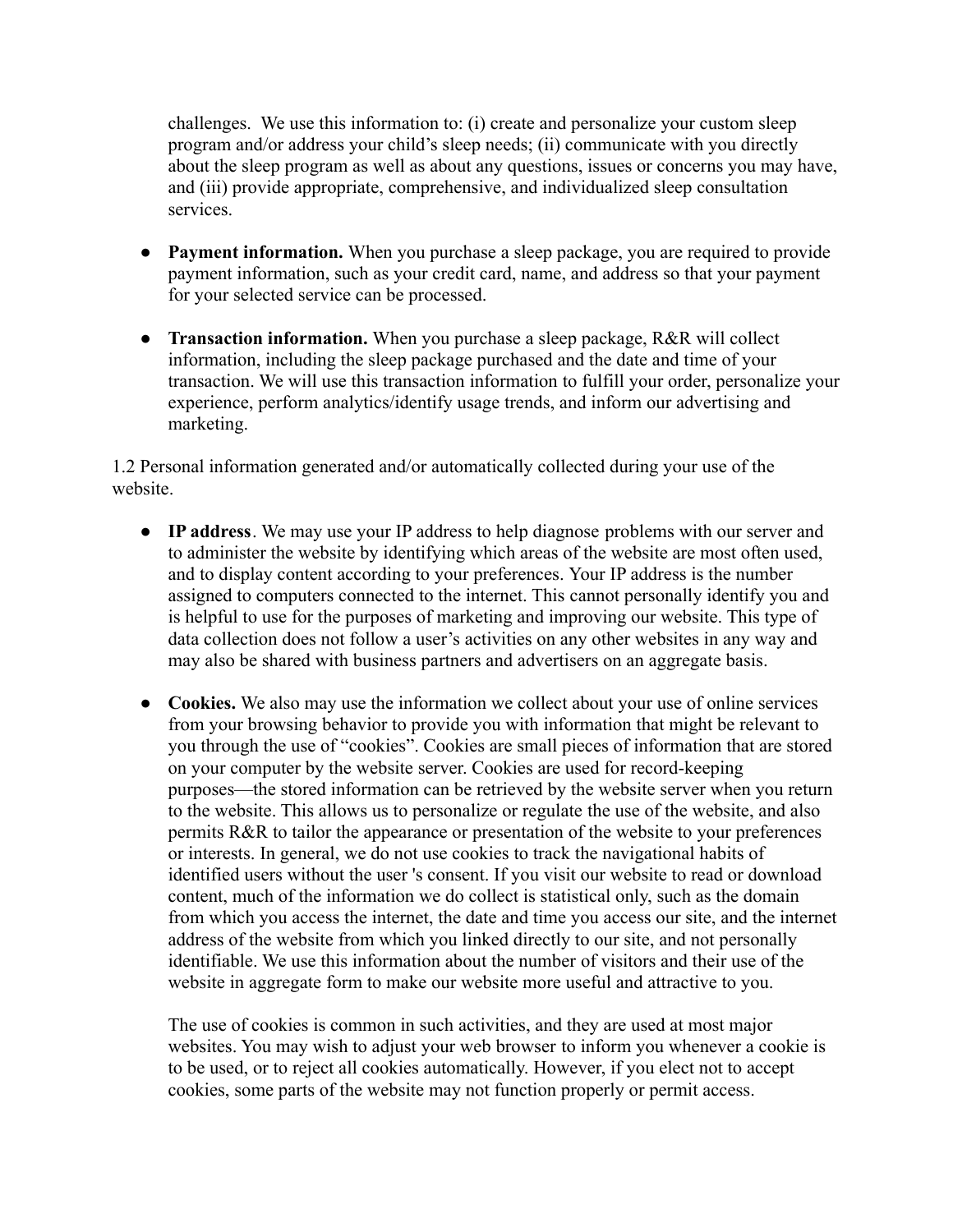• **Analytics information.** We may collect analytics data or use third-party analytics tools, such as Google Analytics, to help us measure traffic and usage trends and the demographics of our users in order to improve our website and services. You can learn more about Google's practices at [http://www.google.com/policies/privacy/partners.](http://www.google.com/policies/privacy/partners)

Please note that the information that you are providing to us ("Personal Data") is voluntary and by providing this information to R&R you are giving us consent for us to use, collect, and process this Personal Data. You may opt out or request for R&R to delete your Personal Data at any point by emailing melissa@randrsleep.com.

# **2. How We Use Your Personal Data**

In addition to the uses described above, we may collect and use Personal Data to create a customized sleep program for you and:

2.1 To provide, maintain, improve, and develop the website and services.

2.2 To communicate with you to provide support and other important messages.

2.3 To comply with legal and regulatory requirements and proceedings.

2.4 To enforce our rights. When you access or use our website or services, you are bound by our Terms of Use and this Privacy Policy. To ensure that you comply with them, we may use your Personal Data to monitor, investigate, prevent, and/or mitigate violations of our Terms of Use as well as enforce our agreements with third parties and business partners.

2.5 For other purposes disclosed at the time of collection. From time to time, we may use Personal Data for a specific purpose not contemplated by this Privacy Policy. In such an event, we will specifically disclose that to you.

# **3. Our Sharing and Disclosure of Personal Information**

R&R will not share your personal information with third parties, with the exception of third parties mentioned in Section 5.

## **4. Control Over Your Personal Information**

You can stop receiving promotional email communications by clicking on the "unsubscribe link" provided in such communications. You may not opt out of service-related communications (e.g., transactional communications, changes/updates to features of the services, technical and security notices). Please see our [Terms of Use](https://f9c5d4b4-500d-4e24-b4df-83bc8e9fabde.filesusr.com/ugd/3969b8_494581ef909d4e72bff66290e835d45d.pdf) for more information on communications from or on behalf of R&R.

## **5. How We Store and Protect Your Information**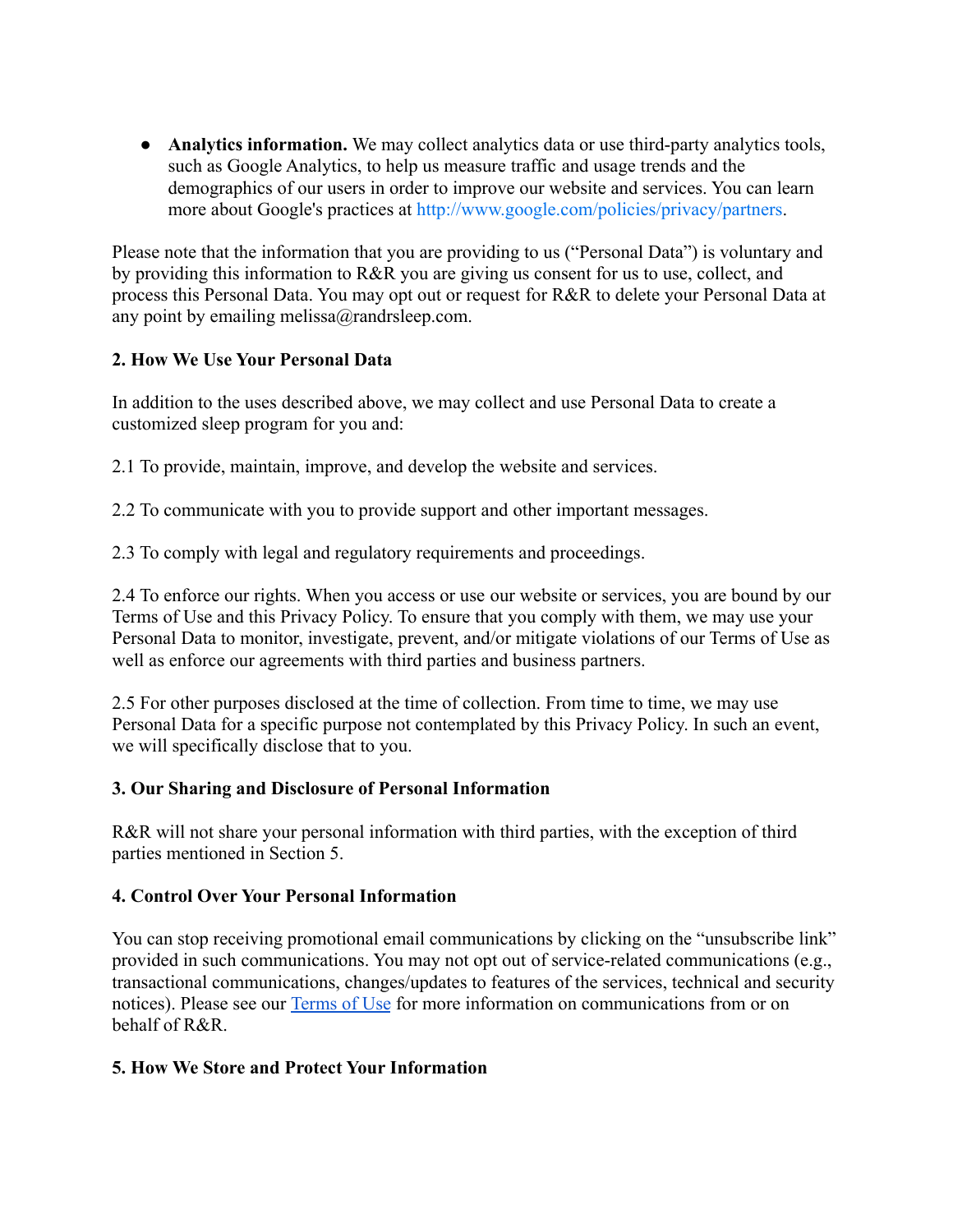- **Data storage and transfer.** Your information that we collect through the website, Sleep Intake Form, and our consultations is stored and processed in the United States. If you use the website and provide information as a visitor from outside the United States, by using and/or accessing the website and our services, you agree to this Privacy Policy and consent to the collection, transfer, storage, and processing of your information to and in the United States. If you are located in the European Union or other regions with laws governing data collection and use that may differ from U.S. law, please note that we may transfer information, including personal information and Personal Data, to a country and jurisdiction that does not have the same data protection laws as your jurisdiction.
- **Retention of Data.** We retain your Personal Data for the minimum amount of time necessary to provide you with the customized sleep program and accompanying services that you requested from us. We may retain certain Personal Data for longer periods of time if necessary for legal, contractual, and accounting purposes.
- **Keeping your information safe.** We care about the security of your information and Personal Data that you provide to us is stored internally or through a data management system. Your Personal Data will only be accessed by those who help to obtain, manage, or store that information, or who have a legitimate need to know such Personal Data, such as our internet service provider and payment processors. However, no security system is impenetrable and we cannot guarantee the security of our systems. Please recognize that protecting your personal information is also your responsibility. Accordingly, we strongly recommend that you change your passwords often, use a combination of letters and numbers, make sure you use a secure browser, and otherwise take precautions when communicating your personal information on the internet. If you know or have reason to believe that any of your Personal Data has been lost, stolen, misappropriated, or otherwise compromised or in case of any actual or suspected unauthorized use of your Personal Data, please contact us following the instructions in the Contact Us section below.

## **6. Third-Party Websites**

We provide links to third party sites. Since we do not control these websites, we encourage you to review the privacy statements posted on these (and all) third party sites. R&R is not responsible for the privacy statements or practices of sites and services controlled by other companies or organizations.

### **7. Children's Online Privacy Protection Act**

We comply with the Children's Online Privacy Protection Act (COPPA). Therefore, the website is not intended for use by anyone under the age of 13 years, and we do not knowingly collect information from anyone under 13 years of age without the consent of a parent or guardian.

### **8. Region Specific Disclosures**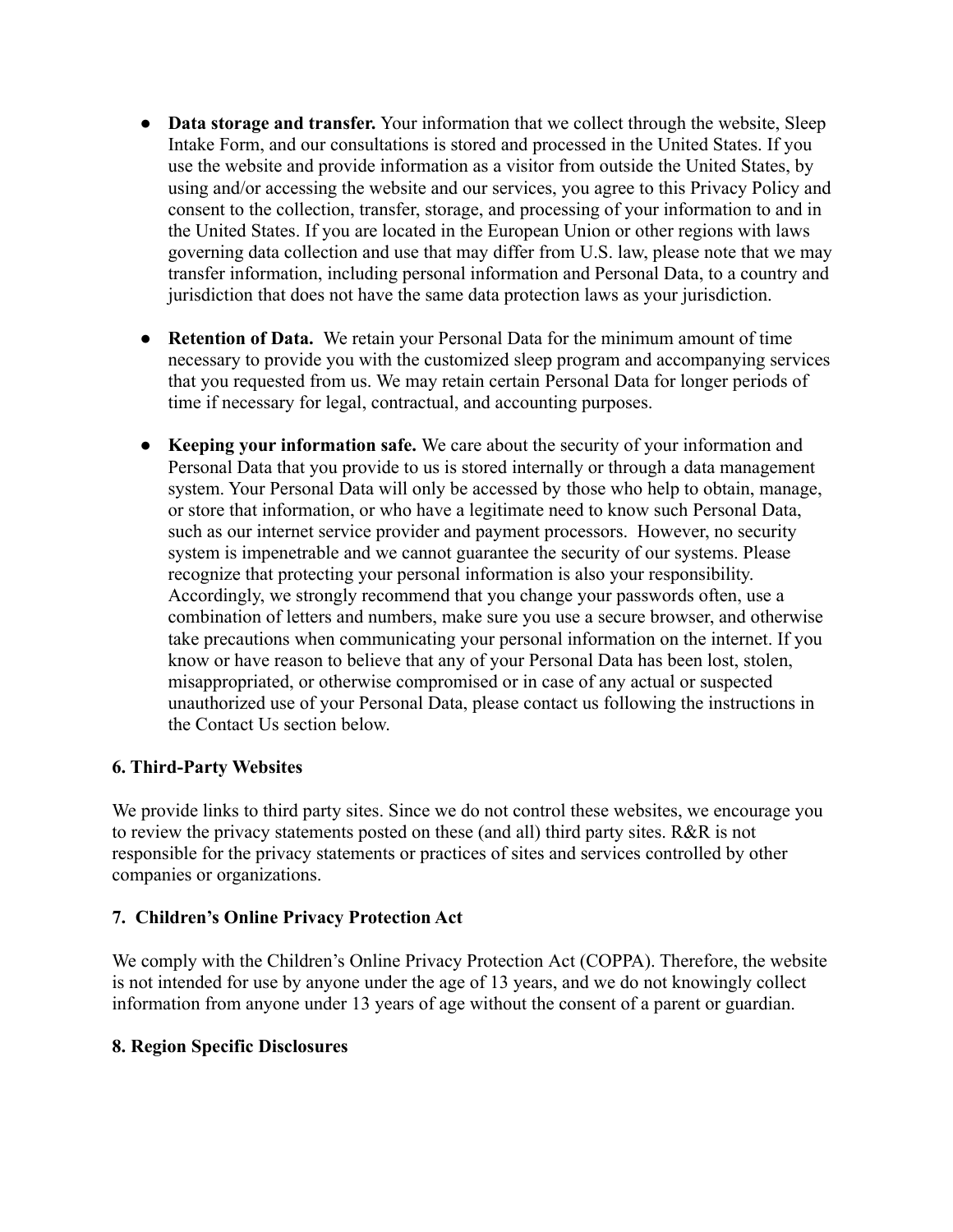We may choose or be required by law to provide different or additional disclosures relating to the processing of personal information about residents of certain countries, regions or states. Please refer below for disclosures that may be applicable to you:

- **California.** If you are a resident of the State of California in the United States, please [click here](https://oag.ca.gov/privacy/ccpa) for additional California-specific privacy disclosures pursuant to the California Consumer Privacy Act (CCPA).
	- o *Shine the Light Law.* R&R does not disclose personal information to third parties for those third parties' own direct marketing purposes.
	- o *Right to Know and Delete.* Consumers who are California residents have the right to know certain information about our data practices in the preceding 12 months. In particular, they have the right to request the following from us:
		- The categories of personal information we have collected about them;
		- The categories of sources from which the personal information was collected;
		- The categories of personal information about them that we disclosed for a business purpose or sold;
		- The categories of third parties to whom the personal information was disclosed for a business purpose or sold; and
		- The business or commercial purpose for collecting or selling the personal information.

In addition, in certain circumstances, California consumers have the right to delete the personal information we have collected from them.

To exercise any of these rights, California consumers should submit a request to: [melissa@randrsleep.com](mailto:melissa@randrsleep.com) with the Subject labeled "California Privacy Rights Request". In the request, please specify which right you are seeking to exercise and the scope of the request. We may require specific information from you to help us verify your identity and process your request. If we are unable to verify your identity, we may deny your requests to know or delete.

- o *Authorized Agent.* You can designate an authorized agent to submit requests on your behalf. However, we will require written proof of the agent's permission to do so and verify your identity directly.
- o *Do Not Sell My Personal Information.* R&R does not sell personal information as the term "sell" is defined under the CCPA.
- o *Right to Non-Discrimination.* You have the right not to receive discriminatory treatment by us for the exercise of any of your rights.
- **Nevada.** If you are a resident of the State of Nevada, Chapter 603A of the Nevada Revised Statutes permits a Nevada resident to opt-out of future sales of certain covered information that a website operator has collected or will collect. To submit such a request,